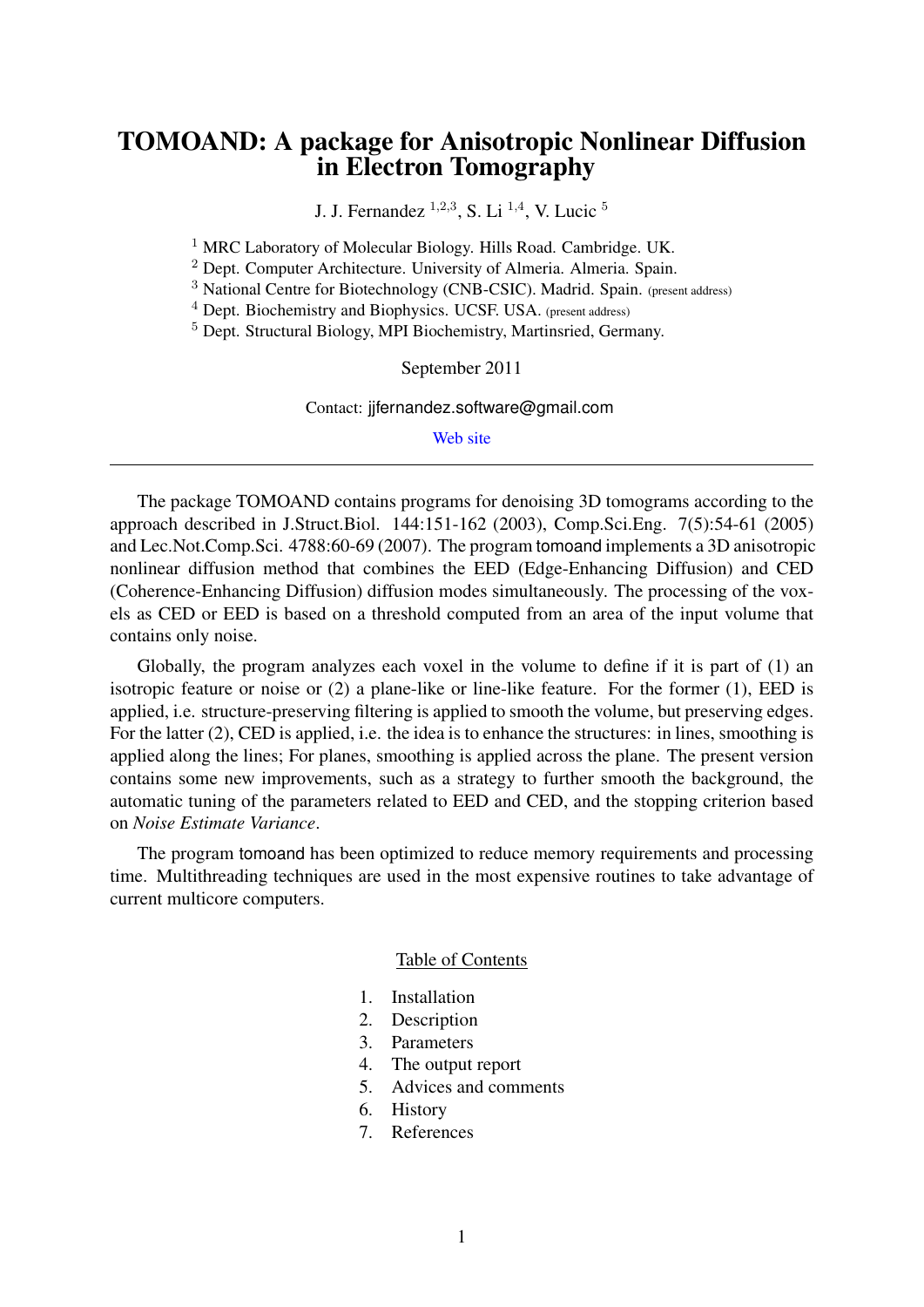# 1 Installation

- Uncompress the file TOMOAND.zip.
- You will find these directories:
	- bin, with the executable (tomoand).
	- com, with an example of script for tomoand (tomoand.csh).
	- doc, with the documentation PDF (tomoand.pdf).
- Set up your PATH environment variable to have direct access to the executables

### Tested machines

So far, the package has been built and tested on the following platforms:

Linux machines based on x86 processors (32 bits and 64 bits) Intel-based Macs (64 bits) under OSX (10.6 and onwards)

In case of problems in these or other platforms, contact me and I'll try my best to sort them out.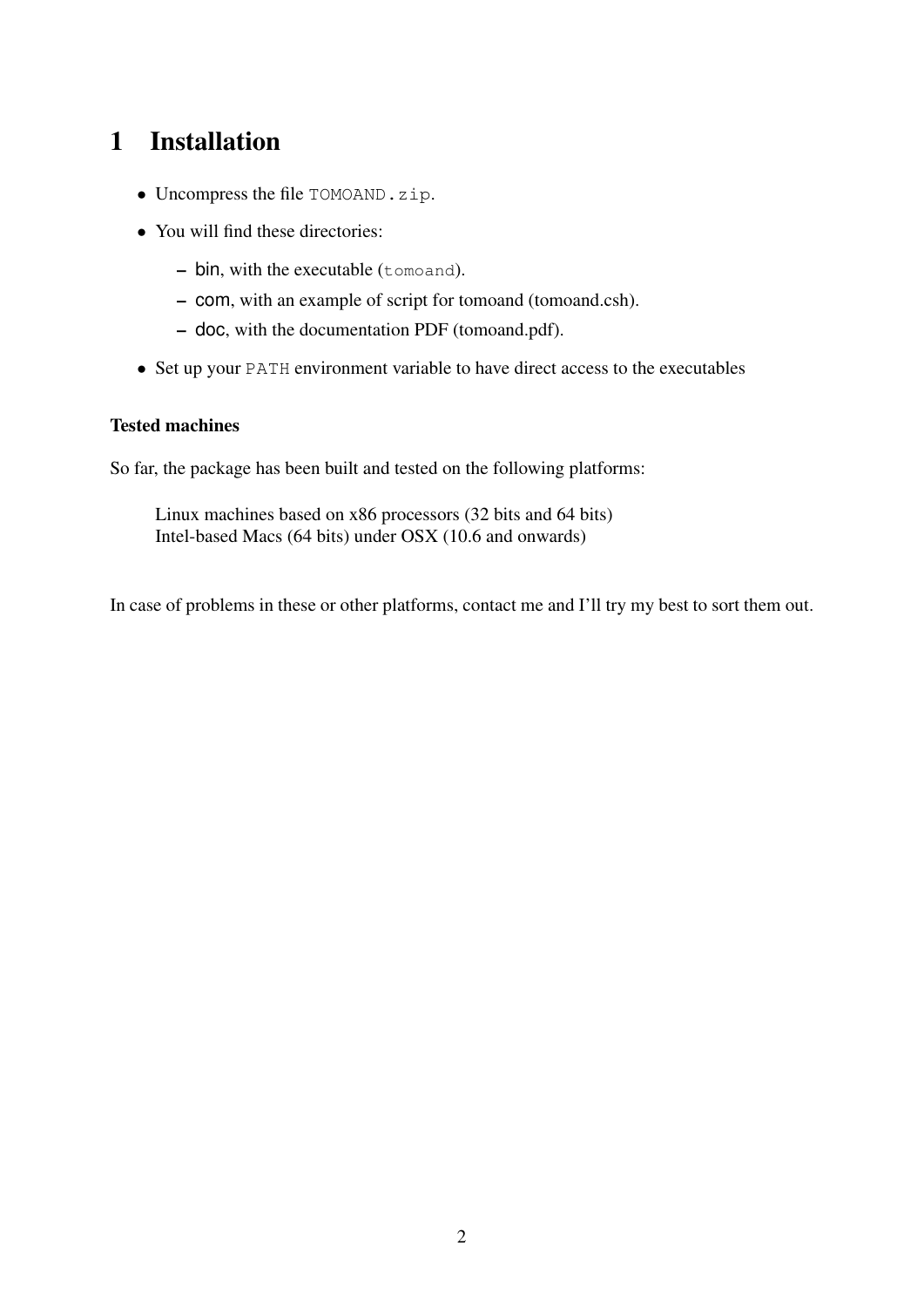# 2 Description

The method for denoising tomograms implemented in tomoand is based on Anisotropic Nonlinear Diffusion, and combines two diffusion modes for structure preserving noise reduction:

- EED (Edge Enhancing Diffusion) mode. It denoises while preserving and enhancing edges.
- CED (Coherence Enhancing Diffusion) mode. It enhances curvilinear and planar structures.

The program proceeds as follows:

• The program uses a subvolume of  $10x10x10$  voxels that contains only noise (hereinafter referred as Noise subvolume) to monitor the denoising process. The user has to input the coordinates of that subvolume. This Noise subvolume is a key piece of information for the denoising process. So, it should be carefully selected from the tomogram.

The program carries out an analysis of the noise area, essentially consisting of computing the statistics: mean, variance, gradient, coherence, etc. All these metrics will be used to supervise the process and compute the values for some parameters.

Based on the statistics in the noise area, a threshold is computed. This threshold will be used to process a voxel as EED (if its local structure indicates that is likely to be noise or part of a homogeneous area) or CED (if its local structure indicates that is likely to be a linear or planar structure).

- The program then analyzes each voxel based on the gradient magnitude and the local structure. If local structure measured around the voxel is likely to be noise or part of a homogeneous area, EED diffusion mode is applied. Otherwise, CED diffusion mode is applied as presented in the article in JSB'03:
	- if the structures are considered linear, they are applied a smoothing along the preferred direction.
	- if the structures are considered as planes, they are applied a 2D smoothing along the orthogonal directions that define the plane.
- This program also includes a strategy to further smooth the background. It uses the noise subvolume to monitor the average density level in the background region. During the denoising process, all the voxels whose density are poorer than the average background density are smoothed out with linear diffusion (i.e. Gaussian filtering) at the current iteration. This strategy was introduced in the article CSE'05.
- The diffusion process runs up to a maximum number of iterations set up by the user. However, the diffusion may stop earlier according to an automatic stopping criterion called *Noise Estimate Variance (NEV)*, if set up by the user. This stopping criterion was introduced in the article CSE'05. Again, the Noise subvolume has an important role here.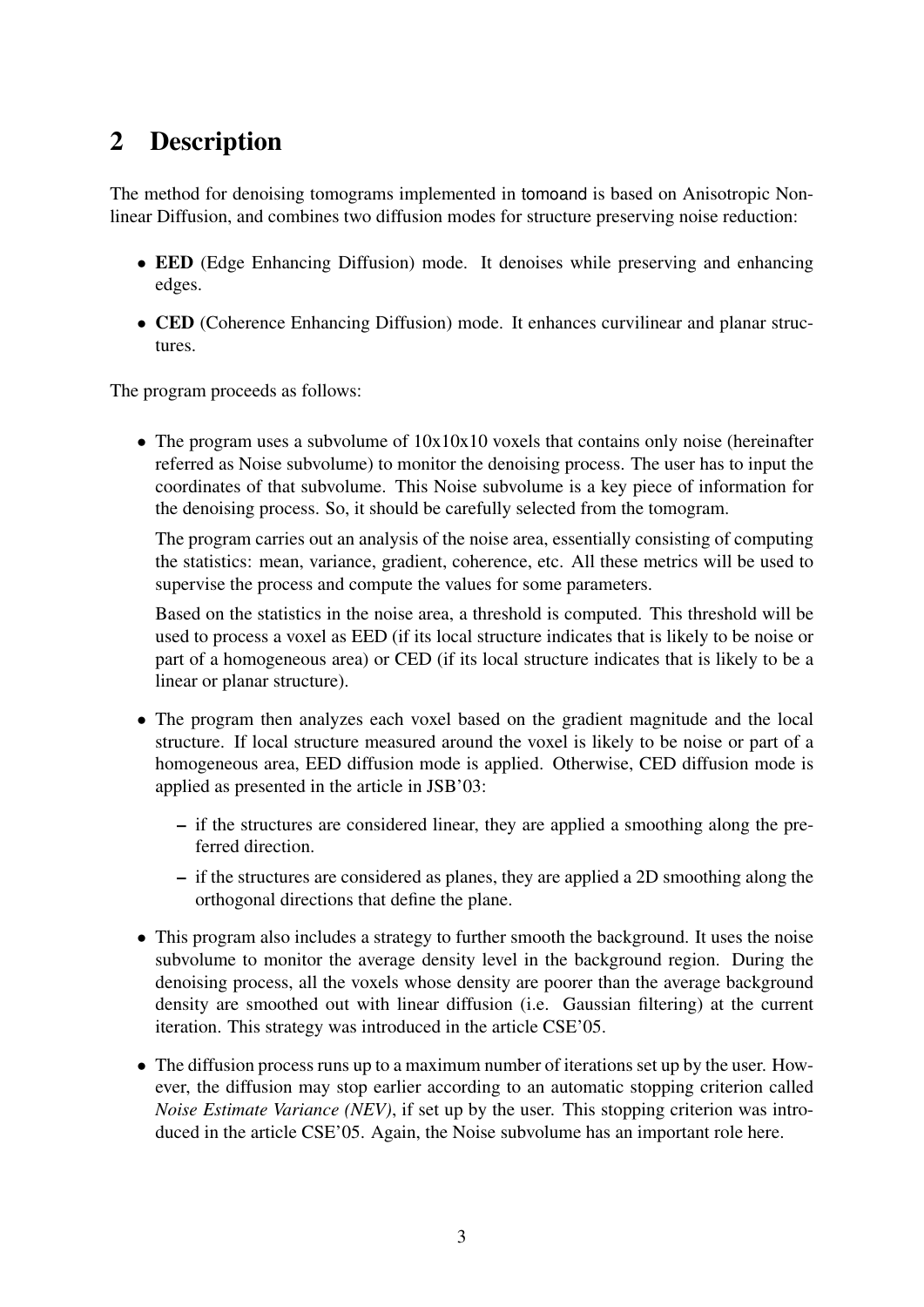• This version of the program has an enriched output throughout its execution. This allows the user to check what's exactly going on in both the whole volume and the noise subvolume.

In particular, there is a lot of information about the noise subvolume: statistics on the density values, and also on the gradient, and on the averaged coherence. The information on the gradient and the averaged coherence can provide clues about the values for the parameters  $K$  (for EED) and  $C$  (for CED), respectively.

• The program may also help the user to automatically and dynamically tune the parameters C and K. The automatic values are estimated from the noise subvolume, based on its statistics. This tuning is carried out at each iteration. As a consequence, the automatic values of  $C$  and  $K$  are not fixed, but they change dynamically through the process depending on the current status of the noise subvolume. This strategy was introduced in the article LNCS'07.

A detailed description of the procedures implemented in the program can be found in the following articles:

[An improved algorithm for anisotropic nonlinear diffusion for denoising cryotomograms.](http://dx.doi.org/10.1016/j.jsb.2003.09.010) JJ Fernandez and S Li *Journal of Structural Biology* 144:152-161, 2003. http://dx.doi.org/10.1016/j.jsb.2003.09.010

[Anisotropic nonlinear filtering of cellular structures in cryoelectron tomography.](http://dx.doi.org/10.1109/MCSE.2005.89) JJ Fernandez and S Li *Computing in Science and Engineering* 7(5):54-61, 2005. http://dx.doi.org/10.1109/MCSE.2005.89

[Three-dimensional anisotropic noise reduction with automated parameter tuning. Appli](http://dx.doi.org/10.1007/978-3-540-75271-4_7)[cation to electron cryotomography.](http://dx.doi.org/10.1007/978-3-540-75271-4_7) JJ Fernandez, S Li and V Lucic

*Lecture Notes in Computer Science* 4788:60-69, 2007. http://dx.doi.org/10.1007/978-3-540-75271-4 7

Please, cite (any of) these articles if you use TOMOAND in your works.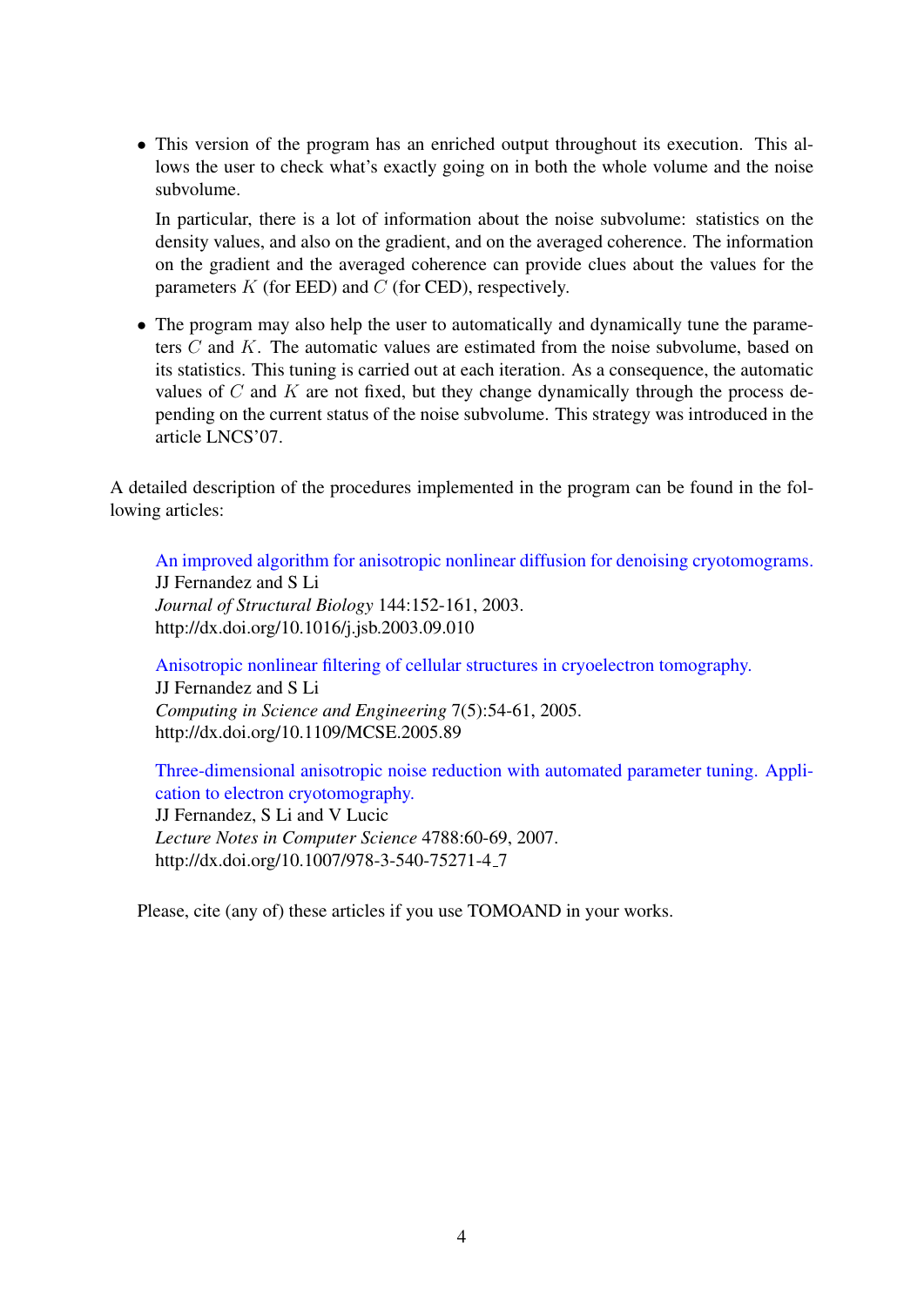# 3 Parameters

(The reader is referred to the articles JSB 144:151-162 (2003), CSE 7(5):54-61 (2005) and LNCS'07 for a better comprehension of some of these parameters).

The set of parameters of the program are: (optional parameters are indicated with [ ])

- Name of the input volume
- Name of the output volume
- Number of iterations and [Use of Stopping Criterion]
- C constant for CED
- K constant for EED
- Parameter of CED/EED Balance (known as "pr").
- Proportion of CED along 2nd eigenvector (known as "prced").
- Proportion of Smoothing based on Grey level (known as "prgr")
- Coordinates of the Noise Area ( X Y Z )
- So and S: sigmas for initial gaussian filtering and for averaging structure tensor, respectively.
- ht and [N. Threads]
- [Diffusion mode] (this only for advanced users)

## Description of the parameters:

• *Names of the input and output tomograms.*

The format of the input tomogram is MRC, any mode (0 - unsigned char; 1 - short; 2 - float), as typically used with standard packages like IMOD. The format of the output tomogram is MRC using the same mode as the input tomogram. The input map's header is preserved and transferred to the output map. The program automatically detects the endian of the numbers and applies the proper conversions.

• *Number of Iterations and [Use of Stopping Criterion]*

The number of iterations represents the maximum number of denoising cycles. The number of iterations depend on the time interval (ht) that has been chosen. For the standard value of ht=0.1, a number of iterations around [20,60] yields fairly good results. More iterations provide further smoothing/enhancing. If too many iterations are used, then some interesting structural features may turn out to be blurred or artefactually deformed.

The "Use of Stopping Criterion" is set up with a single character: 'Y' (stands for YES) or 'N' (stands for NO). This parameter is optional, and by default is taken 'N'. If "Use of Stopping Criterion" is 'Y', at the end of each iteration the denoising process checks out whether the NEV criterion is fulfilled. If the stopping conditions are reached, the denoising stops. The stopping criterion only works for tomograms with mode 2 (float).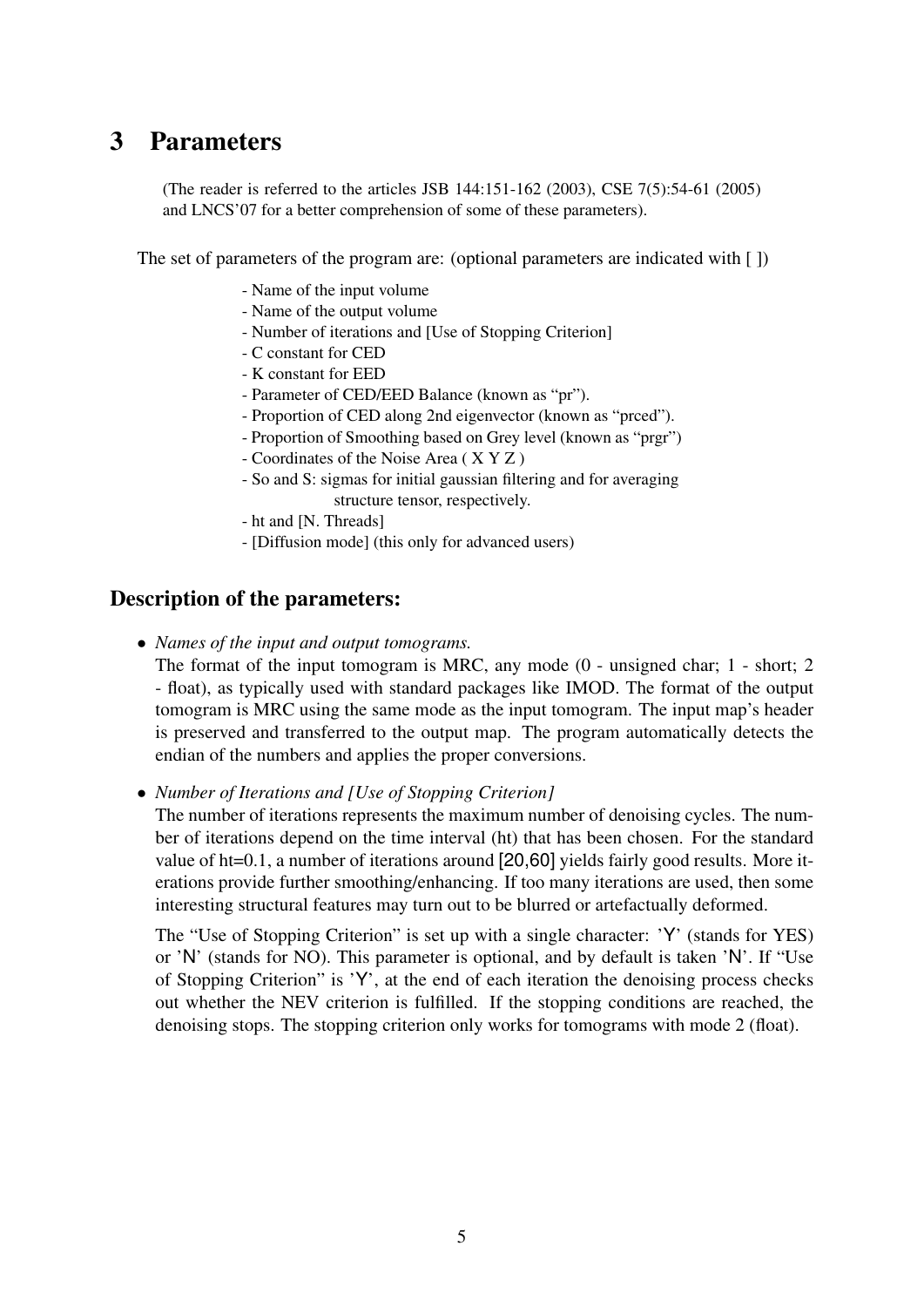#### • *C constant for CED.*

(see papers in JSB'03, CSE'05 and LNCS'07 for further details on this parameter). It influences the smoothing along the preferred directions for CED voxels. Note that a value of 0 makes the strongest CED diffusion. The value of C depends on the density range in the volume. So, it is necessary to try several values in order to find out the optimal one. The report that the program shows on console with the statistics (in particular, the averaged coherence) in the Noise volume is useful to tune this parameter.

In the present version, a new feature has been included. If C is set up to -1, then this parameter is automatically and dynamically tuned at each iteration based on the averaged coherence in the Noise subvolume.

### • *K constant for EED.*

(see papers in JSB'03, CSE'05 and LNCS'07 for further details on this parameter).

This parameter represents a threshold on the gradient magnitude. For a given voxel, if the magnitude of the gradient is greater than the threshold K, then it is considered as part of an edge. In such a case, smoothing across the edge is avoided. Therefore, edges and structure boundaries are preserved and enhanced. Otherwise (i.e., the gradient is below the threshold) the voxel is considered as part of an isotropic structure. Hence a smoothing more similar to isotropic gaussian filtering is applied.

The value of K depends on the density range in the volume. So, it is necessary to try several values in order to find out the optimal one. The output report that the program shows on console with the statistics (in particular, the gradient) in the Noise volume is useful to tune this parameter.

In the present version, a new feature has been included. If  $K$  is set up to  $-1$ , then the program automatically and dynamically tunes this parameter throughout the diffusion process based on the gradient in the Noise subvolume.

### • *CED/EED Balance Parameter (pr).*

This parameter influences the threshold on which the switch between CED and EED is based. This is a factor in [0.0,1.0] that is applied over the maximum difference between the first and the third eigenvalues  $(\mu_1 - \mu_3)$  found in the area containing noise. The threshold that is used to switch between CED and EED modes is then set up as:

*threshold* = 
$$
pr * max_{noise}(\mu_1 - \mu_3)
$$
.

Those voxels whose local structure given by  $\mu_1 - \mu_3$  is greater than that threshold will be processed with CED. Otherwise, EED will be applied. Low values of *pr* involves less EED denoising and more CED enhancement. High values of *pr* involves more EED denoising and less CED enhancement.

In general, cleaner results are obtained if a *pr* parameter with higher value is applied. For example, *pr*=0.5 or *pr*=1.0 yield cleaner backgrounds. But if enhancement is preferred over smoothing, this parameter should have lower values, say *pr*=0.25 or *pr*=0.1. Note that a value of *pr*=0.0 makes the program apply only CED.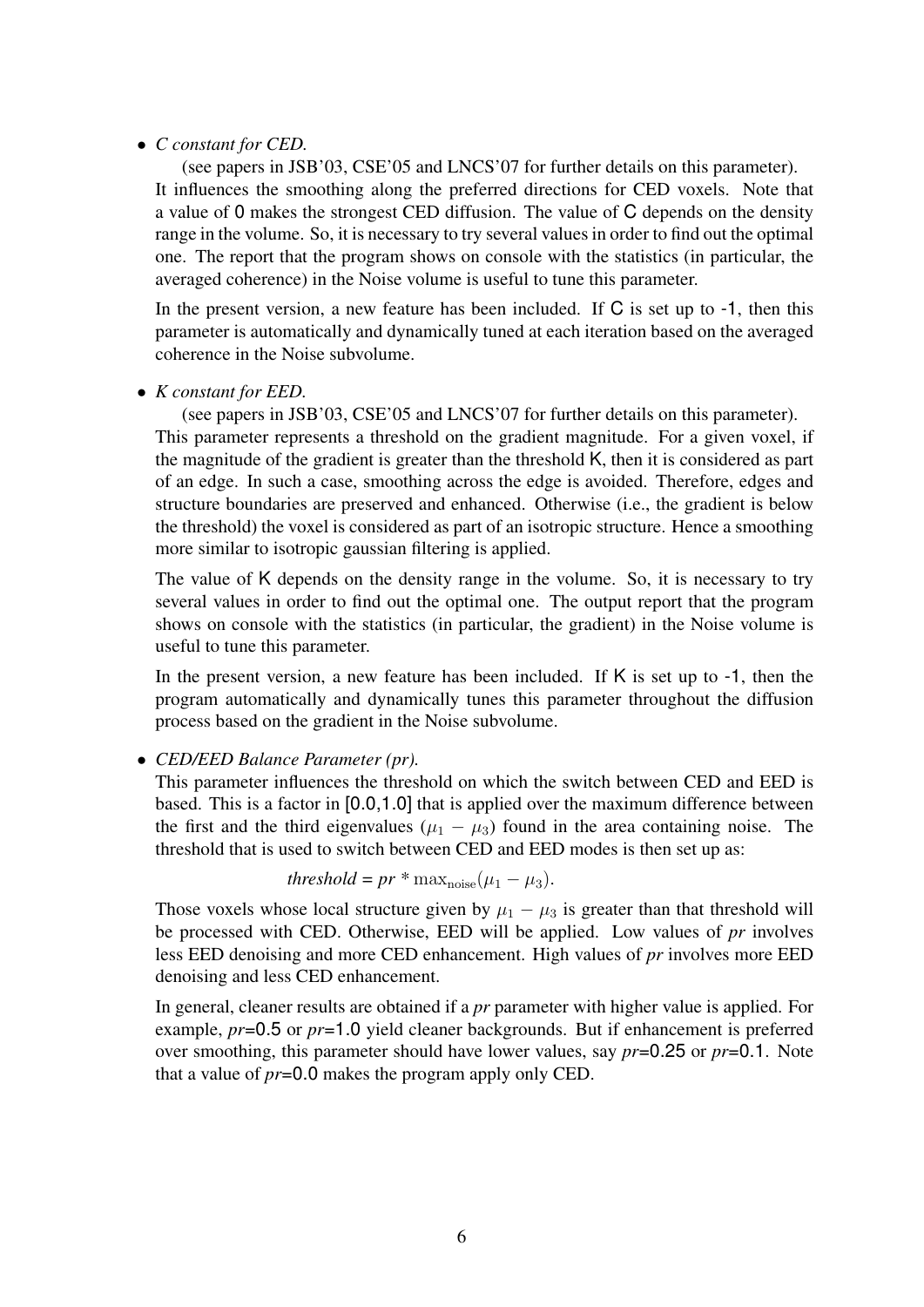• *Proportion of CED along 2nd eigenvector (prced).*

This influences the diffusion along the 2nd eigenvector for CED. It is specially useful for structures that, at a local scale, can be considered as plane-like. *prced* is a factor in [0.0,1.0] that is applied over the CED diffusion formula along the 2nd eigendirection:

$$
\lambda_2 = \alpha - (1 - \alpha) * pred * \exp\left(\frac{-C}{(\mu_1 - \mu_2)^2}\right)
$$

Higher values of this parameter allows better enhancement along the second eigendirection. However, it should be taken into account that very high values may create artifacts. Advisable values are in [0.25,0.75].

#### • *Proportion of Smoothing based on Grey level (prgr).*

This parameter influences the amount of background smoothing as described in CSE'05. It must have a value in the interval [0.0,1.0]. The program, at each iteration, computes the mean grey level in the Noise subvolume. Then a threshold is computed according to the following formula:

(NoiseMeanGrey - min) \* *prgr* + min

where min is the minimum density level in the tomogram at that iteration.

Then all the voxels in the tomogram with a density lower than that threshold are processed with linear diffusion (i.e. Gaussian filtering) in that iteration.

Note that a value of *prgr*=0 turns off background smoothing and makes the program behave as in the previous version, described in JSB'03. If *prgr*=1, all the voxels in the tomogram with a density lower than the mean grey level in the Noise subvolume will be applied linear diffusion. Intermediate values of prgr in the interval [0.0,1.0[ makes the background smoothing not so strong.

The description above applies only for those tomograms where the density is "white" (i.e. higher density is higher value in the tomogram). If the input tomogram has the density in "black" (i.e. higher density is represented with lower value in the tomogram) you can get the same effect with only input the parameter with negative sign "-". In such a case, the threshold is computed according to the following formula:

```
max + (max - NoiseMeanGrey) * prgr
```
where max is the maximum density level in the tomogram at that iteration.

Now the program will filter those voxels with density higher than that threshold by means of linear diffusion. If *prgr*=-1, all the voxels in the tomogram with a density higher than the mean grey level in the Noise subvolume will be applied linear diffusion. Intermediate values of prgr in the interval ]-1.0,0.0] makes the background smoothing not so strong.

#### • *Coordinates of the Noise Area ( X Y Z ).*

These coordinates define the first voxel of a 10x10x10 area containing only noise (i.e. background). This area is considered for estimating the characteristics of the noise in the volume at each iteration, and it is continously supervised as described in JSB'03, CSE'05 and LNCS'07, and throughout this manual. In setting up this parameter, take into account that (1 1 1) are the coordinates of the first voxel stored in the volume.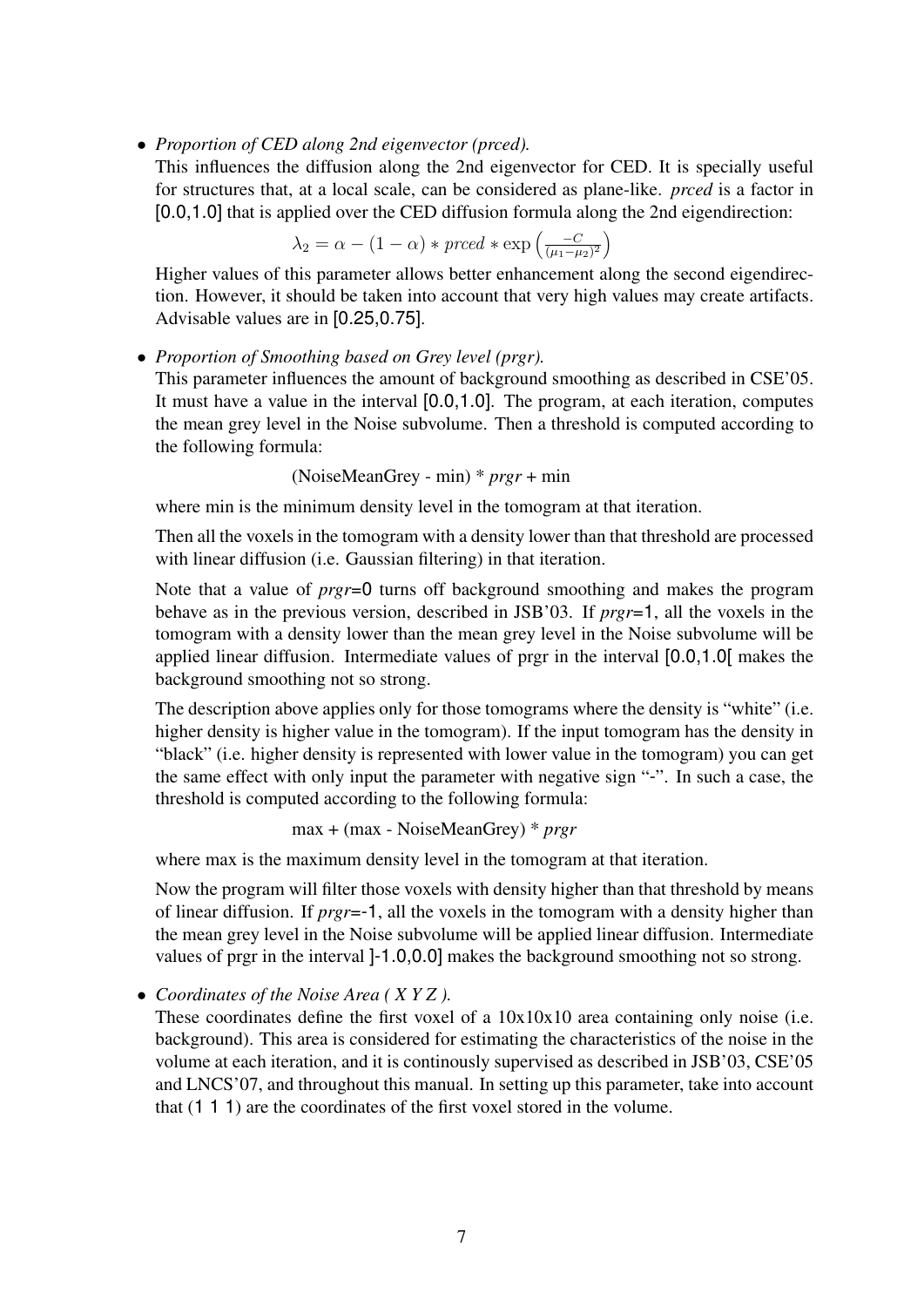• *Initial sigma (So) and sigma for averaging struct.tensor (S).*

The initial sigma (*So*) refers to the scale of the noise and is used to apply an initial gaussian filtering at the beginning of each iteration. It is intended to regularize the computation of the gradients, in order to make them less sensitive to noise. It allows removing of fine-grain noise. Essentially, every feature with dimensions smaller than this sigma is considered noise and, hence, strongly smoothed. Be careful with this parameter. If you indicate a high value, the structures in the denoised volume may be blurred. A value in the range [0.25,1.0] is advisable.

The parameter sigma *S* refers to the scale of the features to be enhanced in the tomogram. It is used for averaging the structure tensor (this averaging is only applied for CED) with the aim of estimating the local structure at the scale *S*. The value of this parameter depends on the size of the features that the user may want to enhance. As an advice, a value around 2.0 may be useful.

• *ht and [N. Threads].*

*ht* is the time interval. The maximum recommended value is 0.1. Greater values may produce instabilities in the solution.

The parameter 'N. Threads' is optional. If no value is introduced, the program automatically creates as many threads as cores available in the computer, which will collaborate in the denoising process. In other words, by default the program intends to fully exploit the parallel capabilities of multicore (dual, quad, hexa, etc) computers. This parameter 'N. Threads' allows the user to specify a particular number of threads instead of using the default value. In that case, the user should bear in mind that the maximum number of threads should not be higher than the number of cores in the computer (i.e. 4 for a computer with a quad-core; 2 for a dual-core machine; etc).

• *[Diffusion mode] (this only for advanced users).*

This parameter is optional and is intended only for advanced users. This parameter can take 3 values:

- 0: stands for the standard hybrid approach based on EED and CED, as described in JSB'03, CSE'05 and LNCS'07. For EED, the structure tensor is used, for CED the averaged structure tensor (component-wise averaged with sigma *S*) is used. The CED/EED switch is based on the non-averaged structure tensor. The diffusion associated to EED then runs along v2 and v3 (i.e., the 2nd and 3rd eigenvectors) since  $\mu_2$  and  $\mu_3$  are both 0. This is the approach taken by default.
- 1: This value enables the use of the averaged structure tensor for both EED and CED. The CED/EED switch is still based on the non-averaged structure tensor. With this strategy, the diffusion associated to EED then can be set up according to the local structure (isotropic, plane, line), given as a function of  $\mu_2$  and  $\mu_3$ , in a similar way to that applied with CED. In this approach, the magnitude of the gradient used for the EED formula comes from the non-averaged gradient.
- 2: This value enables the use of the averaged structure tensor for EED, CED and the CED/EED switch. This strategy is similar to that just mentioned (1), except that now the CED/EED switch is also based on the averaged structure tensor. The setting up of the parameter *pr* is then a little more tricky. In this approach, the magnitude of the gradient used for the EED formula also comes from the non-averaged gradient.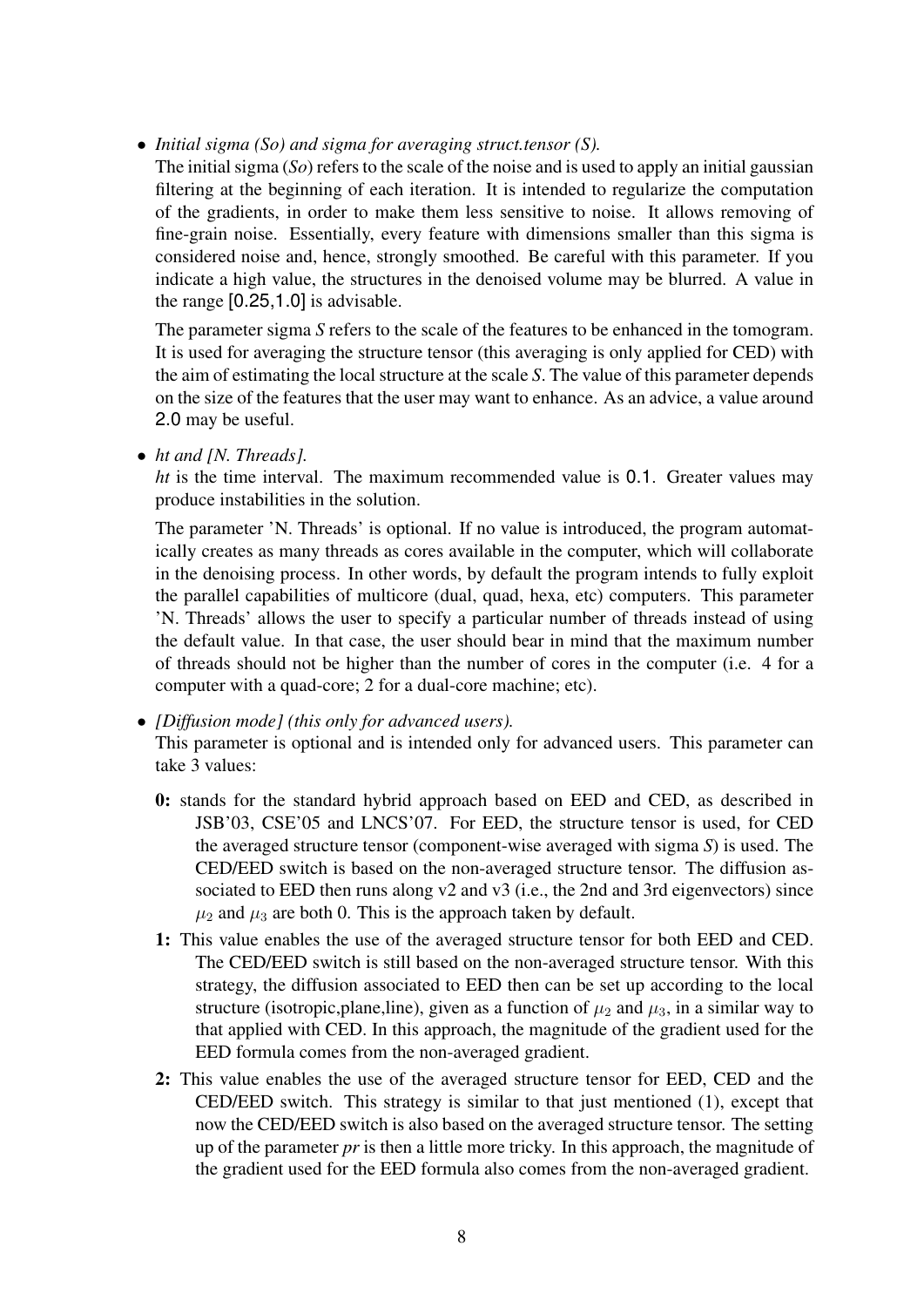On execution, the program asks the user for all these parameters, interactively. However, it is recommended the use of scripts to edit the parameters and launch the program. An example of script is included in the ZIP file: tomoand.csh.

### Examples of parameter sets and scripts

Some examples of parameter sets and scripts are reproduced here:

#### Example 1

The use of stopping criterion is ON. The standard hybrid CED/EED approach is selected. As many threads as cores available in the computer will collaborate in the denoising process (by default if 'N. Threads' is left empty). The remaining parameters are chosen as described above.

| tomoand $\lt\lt$ eof |   |                                                          |
|----------------------|---|----------------------------------------------------------|
| Input_Tomogram.mrc   | # | Input file                                               |
| Output_Tomogram.mrc  |   | # Output file                                            |
| 20 Y                 |   | # No Iterations and [Use of Stopping Criterion]          |
| 4                    |   | # C Constant for CED                                     |
| 2                    |   | # K Constant for EED                                     |
| 0.5                  |   | # CED/EED Balance Parameter                              |
| 1.0                  |   | # Proportion of CED along 2nd eigenvector.               |
| 1.0                  |   | # Proportion of Smoothing based on Grey level            |
| 190 96 30            |   | # Coordinates of the Noise Area (XYZ)                    |
| 1.02.0               | # | Initial sigma and sigma for averaging struc. Tensor      |
| 0.1                  | # | ht and [N. Threads]                                      |
| $\bigcap$            | # | [Diffusion Mode]: Standard Hybrid (0); Averaged EED(1 2) |
| eof                  |   |                                                          |

#### Example 2

The use of stopping criterion is OFF (selected by default). The standard hybrid CED/EED approach is selected by default. The parameter  $C$  is left to be automatically tuned by the own program based on the statistics of the Noise subvolume. As many threads as cores are used (default). The remaining parameters are chosen as described above.

| tomoand $\lt\lt$ eof |                                                                    |
|----------------------|--------------------------------------------------------------------|
| Input_Tomogram.mrc   | Input file<br>$_{\rm \#}$                                          |
| Output_Tomogram.mrc  | Output file<br>#                                                   |
| 15                   | No Iterations and [Use of Stopping Criterion]<br>#                 |
| $-1$                 | C Constant for CED                                                 |
| 2                    | K Constant for EED                                                 |
| 0.5                  | <b>CED/EED Balance Parameter</b>                                   |
| 1.0                  | Proportion of CED along 2nd eigenvector.<br>$_{\rm \#}$            |
| 1.0                  | Proportion of Smoothing based on Grey level<br>$_{\rm \#}$         |
| 190 96 30            | Coordinates of the Noise Area (XYZ)<br>$_{\rm \#}$                 |
| 1.02.0               | Initial sigma and sigma for averaging struc. Tensor<br>$_{\rm \#}$ |
| 0.1                  | ht and [N. Threads]<br>#                                           |
| eof                  |                                                                    |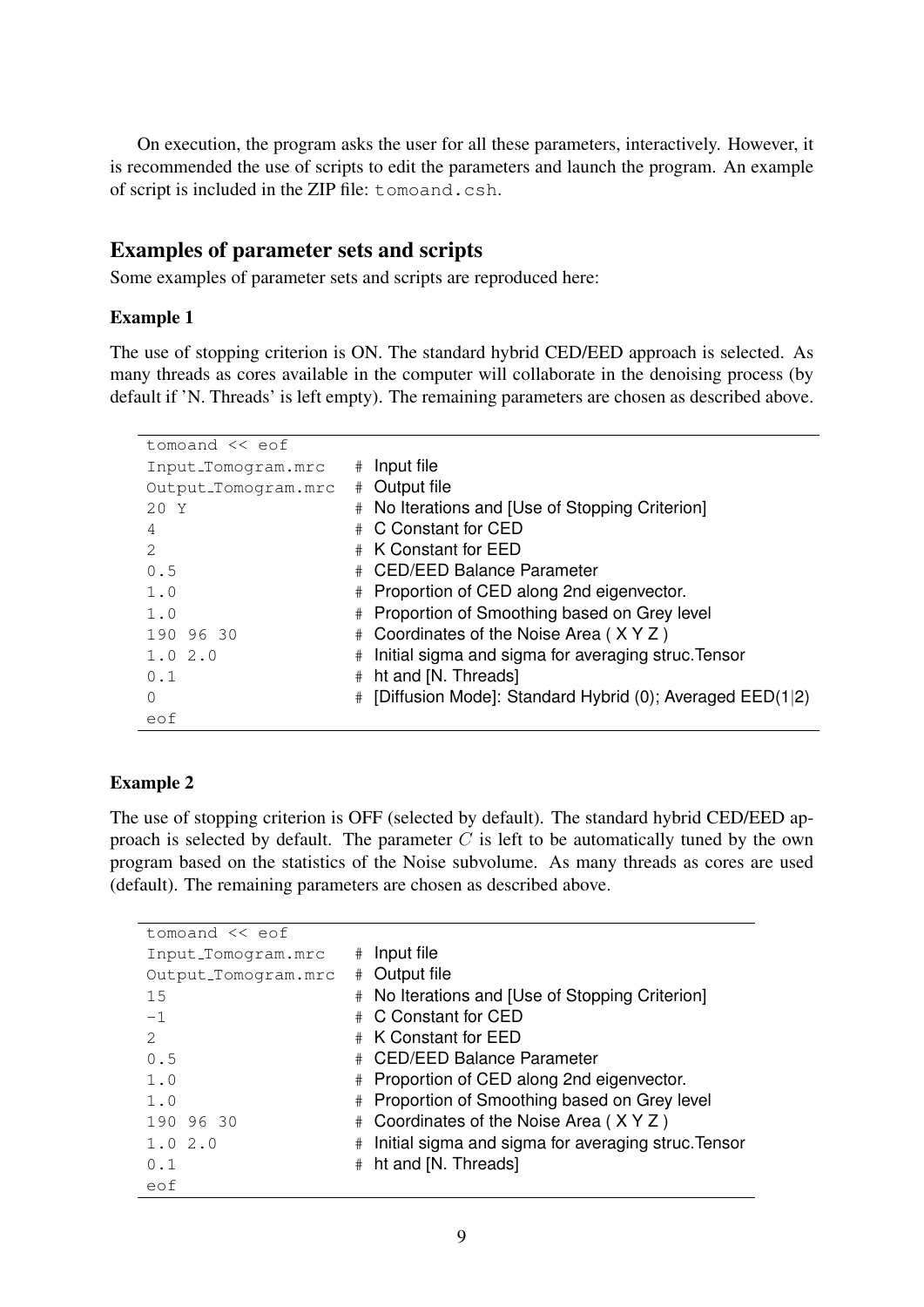### Example 3

The use of stopping criterion is OFF (selected by default). The diffusion approach based on the use of the averaged structure tensor for EED, CED and CED/EED switch is ON. The "Proportion of Smoothing based on Grey level" is set up to 1.0, and the negative sign - indicates that the density in the tomogram is black. The parameters  $C$  and  $K$  are left to be automatically tuned by the own program based on the statistics of the Noise subvolume. The N. threads (3) is introduced manually. The remaining parameters are chosen as described above.

| tomoand $\lt\lt$ eof |   |                                                          |
|----------------------|---|----------------------------------------------------------|
| Input_Tomogram.mrc   | # | Input file                                               |
| Output_Tomogram.mrc  | # | Output file                                              |
| 25                   | # | No Iterations and [Use of Stopping Criterion]            |
| $-1$                 |   | # C Constant for CED                                     |
| $-1$                 |   | # K Constant for EED                                     |
| 0.5                  | # | <b>CED/EED Balance Parameter</b>                         |
| 1.0                  |   | # Proportion of CED along 2nd eigenvector.               |
| $-1.0$               | # | Proportion of Smoothing based on Grey level              |
| 190 96 30            | # | Coordinates of the Noise Area (XYZ)                      |
| 1.02.0               | # | Initial sigma and sigma for averaging struc. Tensor      |
| 0.13                 | # | ht and [N. Threads]                                      |
| 2                    | # | [Diffusion Mode]: Standard Hybrid (0); Averaged EED(1 2) |
| eof                  |   |                                                          |

#### Example 4

This is an example where all the automatic features of the program are ON: the use of stopping criterion is ON and the parameters  $C$  and  $K$  are left to be automatically tuned by the own program based on the statistics of the Noise subvolume. The maximum number of threads (as many as cores) is used. The standard hybrid CED/EED approach is selected by default. The remaining parameters are chosen as described above.

| tomoand $\lt\lt$ eof |             |                                                     |
|----------------------|-------------|-----------------------------------------------------|
| Input_Tomogram.mrc   | #           | Input file                                          |
| Output_Tomogram.mrc  | $_{\rm \#}$ | Output file                                         |
| 20Y                  | #           | No Iterations and [Use of Stopping Criterion]       |
| $-1$                 | $_{\rm \#}$ | C Constant for CED                                  |
| $-1$                 | #           | K Constant for EED                                  |
| 1.0                  | $_{\rm \#}$ | <b>CED/EED Balance Parameter</b>                    |
| 1.0                  | $_{\rm \#}$ | Proportion of CED along 2nd eigenvector.            |
| 1.0                  | $_{\rm \#}$ | Proportion of Smoothing based on Grey level         |
| 190 96 30            | $_{\rm \#}$ | Coordinates of the Noise Area (XYZ)                 |
| 1.02.0               | #           | Initial sigma and sigma for averaging struc. Tensor |
| 0.1                  | $_{\rm \#}$ | ht and [N. Threads]                                 |
| eof                  |             |                                                     |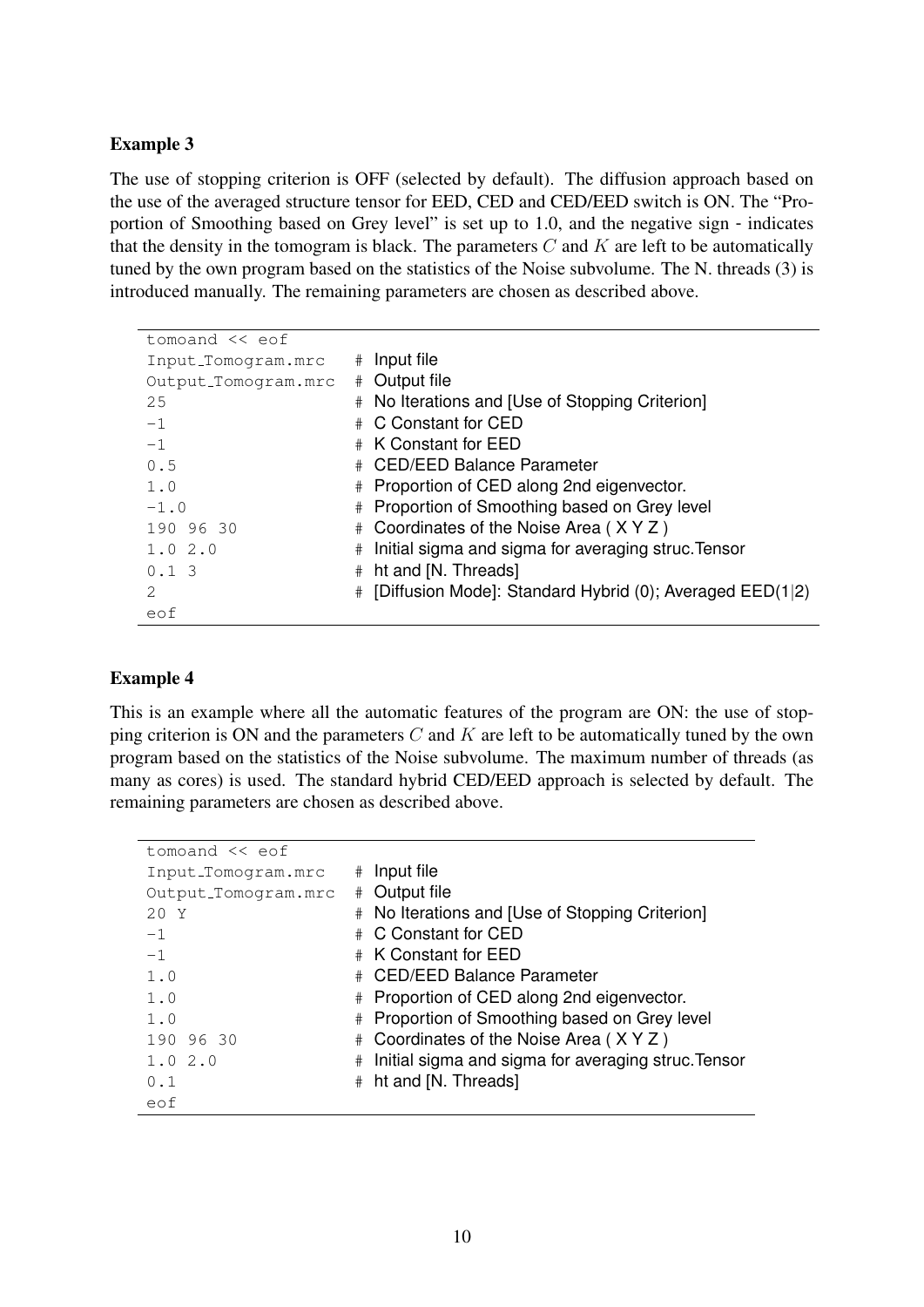# 4 The output report

The tomoand program has an enriched output with respect to the previous versions. The information is provided throughout the denoising process, iteration by iteration. It helps the user to supervise what's going on, and how the denoising is affecting the input tomogram. It also provides clues for tuning the parameters.

Concerning the tuning of the parameters  $K$  and  $C$ , two are the most important items: the gradient and the averaged coherence in the noise subvolume:

• Gradient:

For every voxel in the noise subvolume, the gradient magnitude  $|\nabla I|$  is computed. The noise subvolume has  $10 \times 10 \times 10$  voxels. As a consequence,  $10 \times 10 \times 10$  measures of the gradient in the noise subvolume is obtained. The program shows the mean  $(\mu_q)$  and the sigma (i.e. standard deviation,  $\sigma_q$ ) of that gradient magnitude population:

Gradient in Noise subvol. (mean, sigma):  $\mu_q$   $\sigma_q$ 

The parameter K acts as a contrast threshold so that structures with  $|\nabla I| > K$  are regarded as edges, otherwise as the interior of a region. Consequently, the information on the gradient is helpful to set up  $K$ .

The mean  $\mu_q$  is actually used when automatic tuning of K is used. In turn, when manual tuning is used, this information provides clues about a value for K. Probably, a proper K should be a value in the range  $[\mu_g, \mu_g + 2 * \sigma_g]$ . Note that  $\mu_g$  and  $\sigma_g$  decrease as iterations evolve. The user should choose the information on  $\mu_q$  and  $\sigma_q$  provided in the early iterations to set up the parameter K.

• Averaged coherence:

The averaged coherence is defined as  $(\mu_1 - \mu_3)^2$ , where  $\mu_1$  and  $\mu_3$  are the eigenvalues of the averaged structure tensor.

For every voxel in the noise subvolume, the coherence  $(\mu_1 - \mu_3)^2$  is computed. As a consequence,  $10\times10\times10$  measures of the coherence in the noise subvolume is obtained. The program shows the mean  $(\mu_c)$  and the sigma (i.e. standard deviation,  $\sigma_c$ ) of that coherence population:

Av. Coherence in Noise subvol. (mean, sigma):  $\mu_c$   $\sigma_c$ 

This parameter C acts as a threshold so that structures with  $(\mu_1 - \mu_3)^2 > C$  are regarded as lines (something similar happens with planes). Consequently, the information on the averaged coherence is helpful to set up C.

The mean  $\mu_c$  is actually used when automatic tuning of C is used. In turn, when manual tuning is used, this information provides clues about a value for C. Probably, a proper C should be a value in the range  $[\mu_c, \mu_c + 2 * \sigma_c]$ . Note that  $\mu_c$  and  $\sigma_c$  decrease as iterations evolve. The user should choose the information on  $\mu_c$  and  $\sigma_c$  provided in the early iterations to set up the parameter C.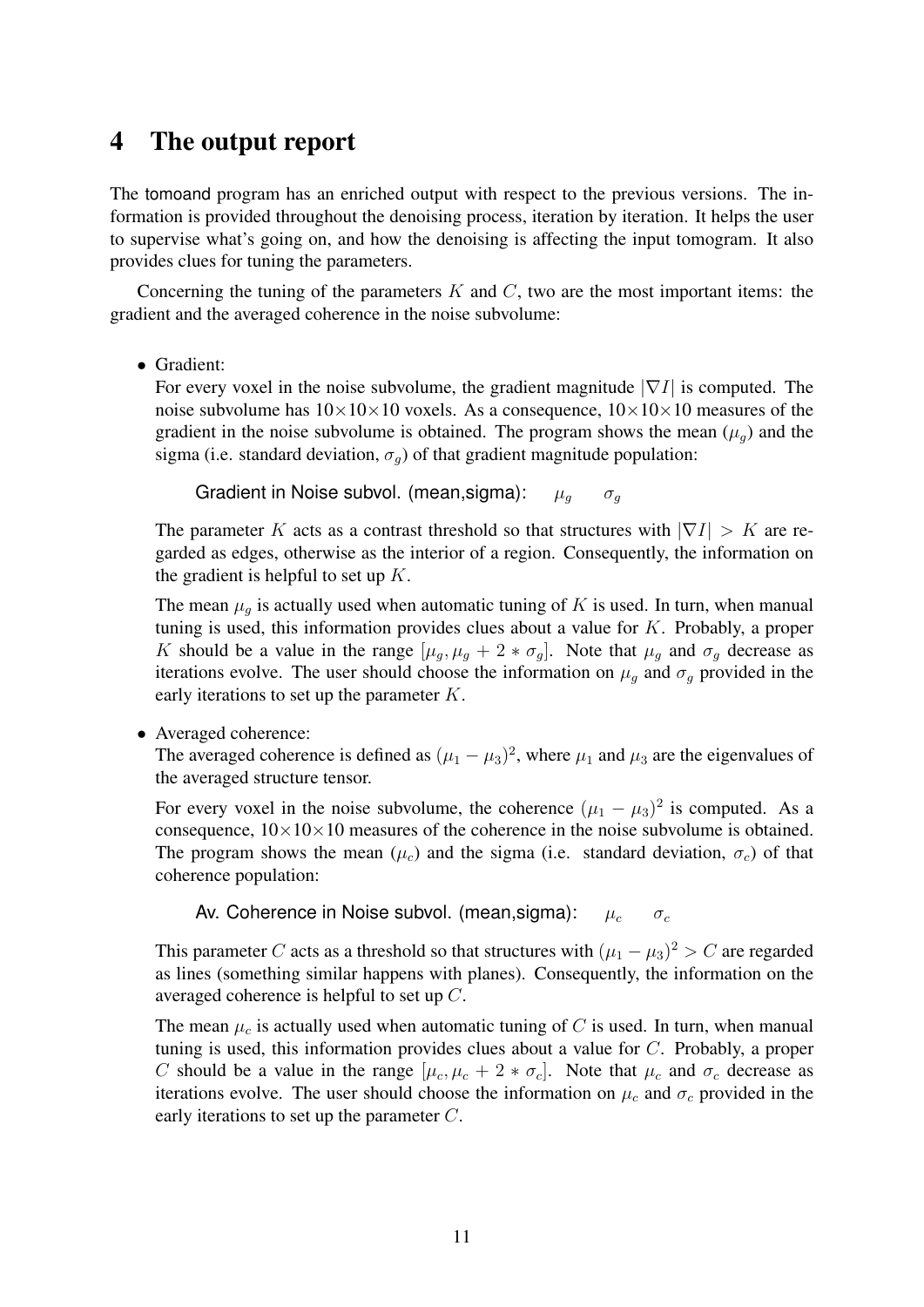#### Example of the output report

The following is a piece of the output report that the program shows during the execution. This piece corresponds to the information for the fifth iteration of the denoising process:

| iteration number:<br>diffusion time:                                                                                            |                          | 5/20<br>0.500000                   |                                     |                            |
|---------------------------------------------------------------------------------------------------------------------------------|--------------------------|------------------------------------|-------------------------------------|----------------------------|
| + Analysis of noise subvolume:                                                                                                  |                          |                                    |                                     |                            |
| <b>CED/EED switch threshold</b><br>Density level-based threshold<br>Gradient in Noise subvol.<br>Av. Coherence in Noise subvol. |                          | $(mean,sigma)$ :<br>(mean, sigma): | 65.582<br>130.748<br>2.454<br>4.261 | 1.246<br>7.079             |
| + Diffusion:                                                                                                                    |                          |                                    |                                     |                            |
| <b>AND Parameters:</b><br>K: 2.453870<br>C: 4.261443<br>CED voxels/total voxels                                                 |                          |                                    |                                     | 1084525/11132000           |
|                                                                                                                                 |                          |                                    |                                     |                            |
| Statistics at iter 5:<br>* Stats.whole_volume: 136.250 12.493 57.743<br>* Stats.noise_subvolume: 134.341                        |                          | (mean, sigma,<br>4.727             | min,<br>124.103                     | max)<br>259.890<br>155.774 |
| NEV criterion:<br>Noise Estimate Variance:                                                                                      | 688.573 $> 648.611$ stop |                                    |                                     |                            |

The index of the current iteration (5) out of the maximum (20), and the corresponding diffusion time are shown. In this case, *ht* was 0.1. Then, the analysis of the noise subvolume is carried out, and statistics are computed and shown: first, the threshold used as CED/EED switch; second, the threshold on the density if background smoothing is ON; third, the statistics on the gradient in the noise subvolume (mean and sigma of the  $10x10x10=1000$  gradient measures). The information of the gradient can be used for proper manual tuning of the parameter K. If automatic K is ON, the program will use the mean gradient as the value for K. Finally, the statistics on the coherence from the averaged structure tensor in the noise subvolume are shown (mean and sigma). This information can be used to manually tune the parameter  $C$ . If automatic C is ON, the program will use the mean Av. Coherence as the value for  $C$ .

In the diffusion process, the values for  $K$  and  $C$  are shown if their automatic tuning is ON. Then, the number of voxels processed as CED is reported. After the diffusion, the density statistics of the whole tomogram and the noise subvolume are printed on output.

Finally, if the use of stopping criterion is ON, the noise estimate variance is shown (688.573 in the example) and the initial noise variance (646.611) are shown. If the former is greater, then the diffusion stops.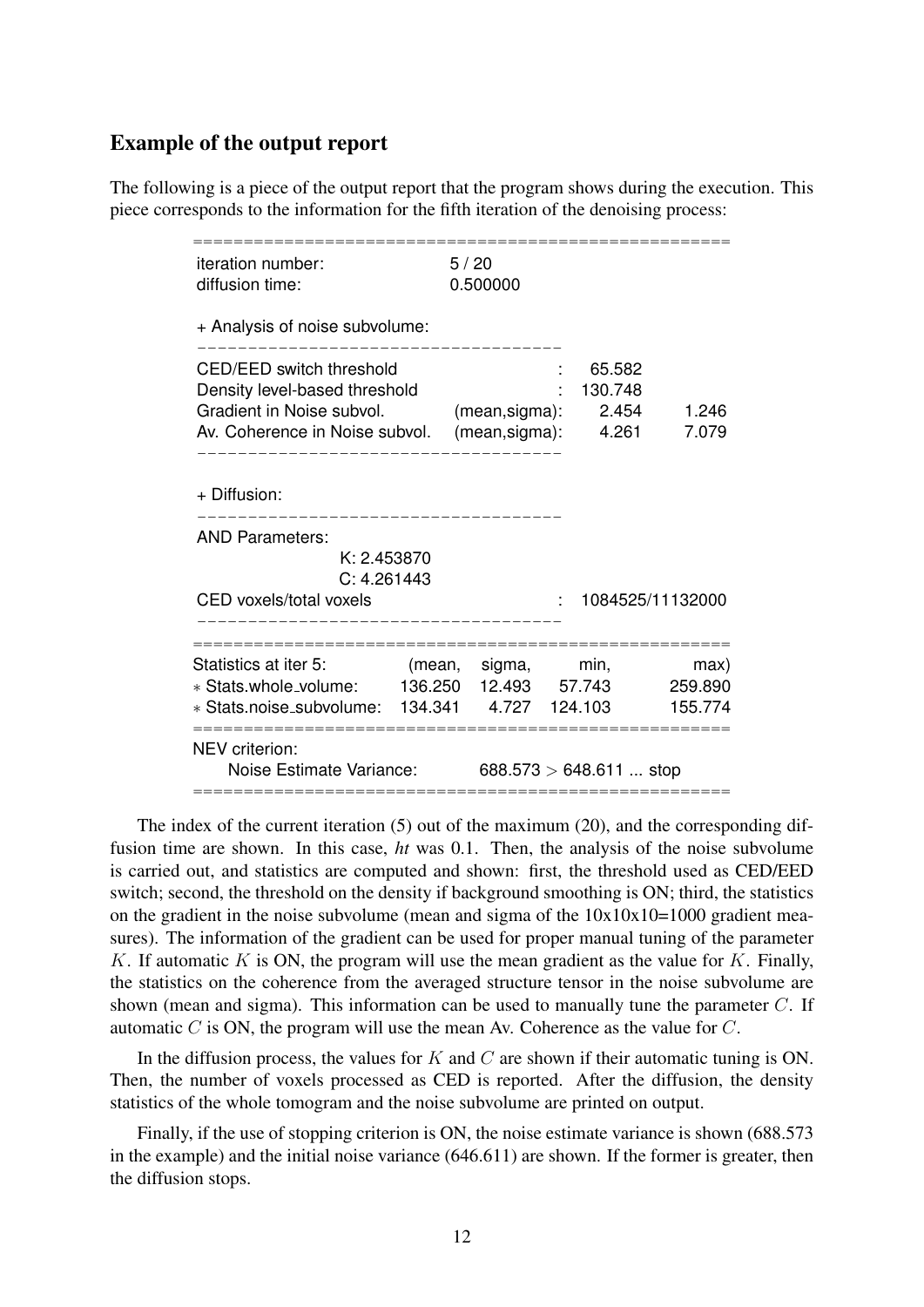# 5 Advices and comments

### • *Automatic tuning of the parameters C and K.*

Setting up the parameters  $C$  and  $K$  sometimes may be painful. In the present version, it has been included the possibility of automatic tuning those parameters by setting them up to a value of -1. This automatic tuning is carried out by the program iteration-by-iteration, and based on the Noise Area specified by the user. When setting up the parameters manually, the user has to take into account that those parameters will be fixed for the whole denoising process. On the contrary, automatic tuning make the parameters dynamically change, based on the statistics in the Noise area. At the beginning, at the early iterations,  $C$  and  $K$  have greater values. As iterations evolve,  $C$  and  $K$  get smaller values according to the remaining noise in the tomogram.

This automatic tuning seems to work fine and it is encouraged to use it. Note that it is possible to set up automatic tuning for one of those parameters, while the other one can be tuned manually.

• *Manual tuning of the parameters C and K.*

Manual Tuning of the values for  $C$  and  $K$  fixes those parameters for the whole denoising process. The user has to take into account that both parameters depend somewhat on the scale and the standard deviation of the densities in the input tomogram. As a consequence, every tomogram may require a proper tuning of those parameters.

The programs shows a report on the statistics of the noise area and the whole tomogram during the denoising process, as shown above. This allows the user to check what's exactly going on in both the whole volume and the noise subvolume. This information is key to properly tune the parameters.

In the output report, there is a lot of information about the noise subvolume: statistics on the density values, and also on the gradient, and on the averaged coherence. The information on the gradient and the averaged coherence can provide clues about the values for the parameters  $K$  (for EED) and  $C$  (for CED), respectively.

• *Preliminary recipes for tuning of the parameters C and K.*

In the earliest versions of the package, there was limited information about the statistics of the noise area shown in the output report of the program. Hence, it was not so easy to find out the best parameter set. At those dates, there was a recipe that helped. The idea was transforming the density range of the input tomogram to a given, known, range. This is the sequence of steps to follow:

- Once the tomogram is reconstructed, the density is rescaled to be in the range [0.0,255.0]. In order to do this, the mean  $\mu$  and standard deviation  $\sigma$  of the original reconstructed tomogram have to be computed. Then a cutoff over the densities is applied so that the density in the tomogram is in the range  $[\mu - 4 * \sigma, \mu + 4 * \sigma]$  or  $[\mu - 5 * \sigma, \mu + 5 * \sigma]$ . Subsequently, the densities are rescaled to [0.0,255.0].
- For these range of density, the values of K in the range [1,4] and values of C in the range [1,8] usually work fine and produce good denoising/enhancement effects.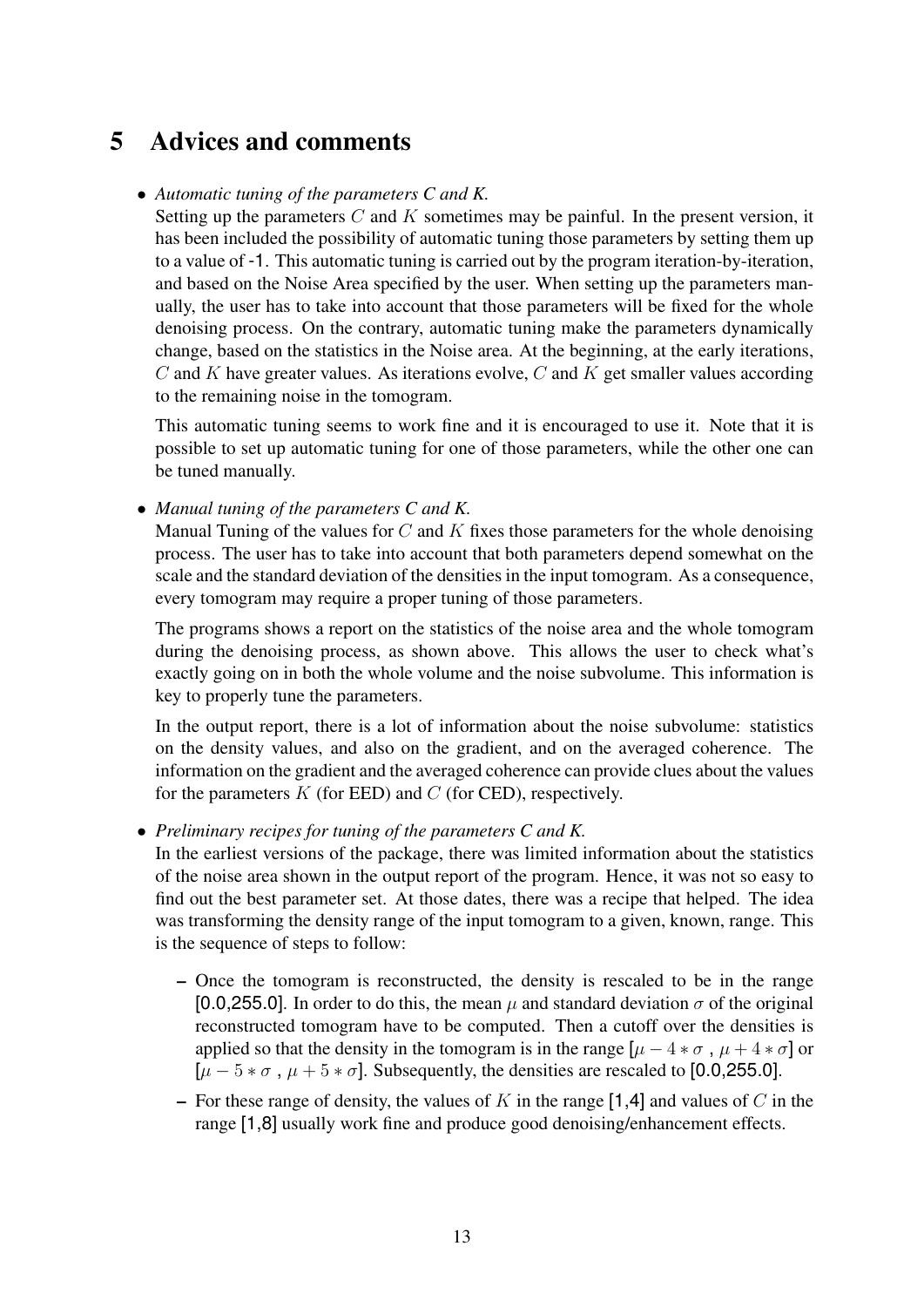Another rule of thumb that was found to be useful without the need of rescaling the densities of the tomogram was to set up the parameters as:  $K = (\text{sigma}/25)^4$  and  $C = (sigma/25)^4$ .

These recipes still can be useful. However, the automatic tuning of the parameters or the manual tuning based on the statistics of the noise area may be the best way to proceed.

• *Original denoising approach by Frangakis and Hegerl, 2001.*

This original approach by Frangakis and Hegerl described in JSB 135:239-250, 2001 can be obtained with this program by using the following parameter settings:

- \* No use of Stopping criterion.
- \* Null Proportion of CED along 2nd eigenvector, i.e. *prced*=0
- \* Null Proportion of Smoothing based on Grey Level, i.e. *prgr*=0
- \* Coordinates of the Noise area pointing to the first voxel:, i.e. 1 1 1
- \* Null Initial sigma, i.e. *So*=0
- \* sigma for averaging struct.tensor, *S*=0.1
- $*$  *ht*=0.1.
- \* Diffusion Mode=0 to turn on the standard hybrid CED/EED approach.
- *Differences in EED with the previous version of the package.*

In the current version of the package, the diffusion associated to EED runs along v2 and v3 (i.e., the 2nd and 3rd eigenvectors) when the standard hybrid approach is used. The fact that the non-averaged structure tensor is used for EED produces null  $\mu_2$  and  $\mu_3$ . Under those circumstances, the diffusion must run along v2 and v3. However, the previous version of the package (May 2004) only applied diffusion along v3, as mentioned in JSB'03 and CSE'05.

• *Erratum in the JSB'03 paper concerning the CED/EED switch threshold.*

In the paper, it is said "The threshold is computed from the mean value of  $(\mu_1 - \mu_3)$  in a subvolume of the image containing only noise.". The correct sentence is "The threshold is computed from the maximum value of  $(\mu_1 - \mu_3)$  in a subvolume of the image containing only noise."

• *Bugs in the previous version of the package.*

There was a *bug* in the previous version of the package (May 2004) in the formula for EED. Due to a mistake, the formula implemented was:

 $1 - \exp(-3.31488/((\text{gradient}/K)^{32}))$ Now the correct formula is implemented in the present version:  $1 - \exp(-3.31488/((\text{gradient}/K)^8))$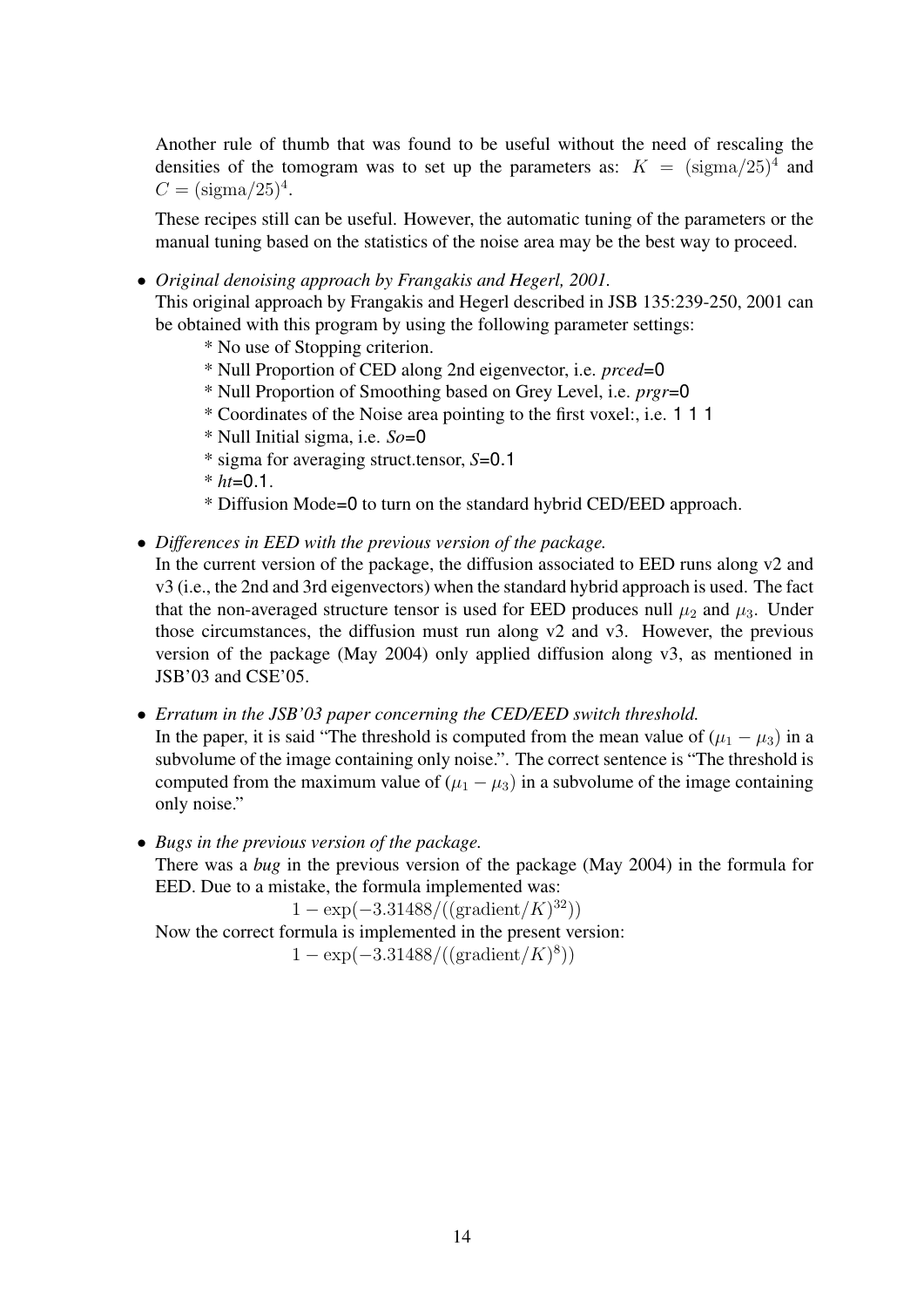# 6 History

## V. May 2004

• Very early version of the program as described in our article JSB 144:151-162 (2003).

## V. April 2008

• The original package as described in our articles JSB 144:151-162 (2003), CSE 7(5):54-61 (2005) and LNCS'07.

### V. September 2011

- The program reads and writes datasets in MRC format, any mode  $(0, 1, 2)$ . It writes the output tomogram using the same mode as the input.
- The Stencil 5x5x5 is no longer available. The program now only uses the Stencil 3x3x3, using a maximum recommended time interval of ht=0.1.
- The program automatically detects the number of cores and by default, the program fully exploits the computer power in the computer by creating as many threads as cores.

# Acknowledgements

We thank Tony Crowther for help, support and fruitful discussions during the entire work. The very early versions of this package were inspired on the code that Drs. A. Frangakis and R. Hegerl provided us in 2002 (JSB 135:239-250, 2001). Some routines related to I/O used in this package are inspired on Bsoft (Heymann, JSB 133:156–169, 2001). The development of this package has been possible thanks to grants from the Spanish Ministry of Science, the MRC, EMBO, HFSP and EU through the network of excellence 3DEM-NoE.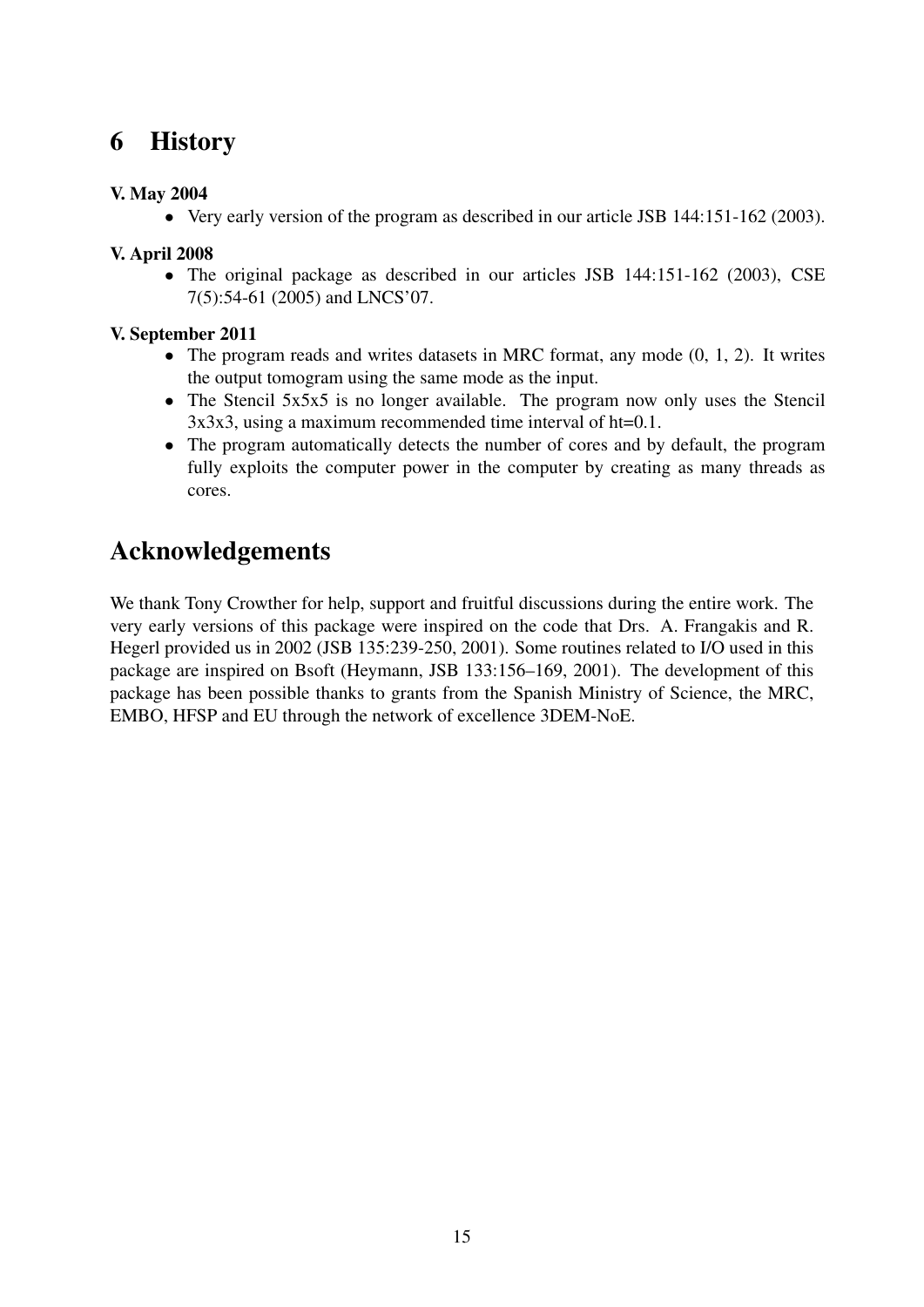# 7 References

• of special interest.

References describing the methods implemented in the TOMOAND package

- J.J. Fernandez, S. Li. [An improved algorithm for anisotropic nonlinear diffusion for](http://dx.doi.org/10.1016/j.jsb.2003.09.010) [denoising cryotomograms.](http://dx.doi.org/10.1016/j.jsb.2003.09.010) *J. Struct. Biol.*, vol. 144, pp. 152–161, 2003.
- J.J. Fernandez, S. Li. [Anisotropic nonlinear filtering of cellular structures in cryoelectron](http://dx.doi.org/10.1109/MCSE.2005.89) [tomography.](http://dx.doi.org/10.1109/MCSE.2005.89) *Computing in Science and Engineering*, vol. 7, issue 5, pp. 54–61, 2005.
- J.J. Fernandez, S. Li, V. Lucic. [Three-dimensional anisotropic noise reduction with au](http://dx.doi.org/10.1007/978-3-540-75271-4_7)[tomated parameter tuning. Application to electron cryotomography.](http://dx.doi.org/10.1007/978-3-540-75271-4_7) *Lecture Notes in Computer Science*, vol. 4788, pp. 60–69, 2007.

References on denoising in electron tomography with anisotropic/isotropic nonlinear diffusion

- A.S. Frangakis, R. Hegerl. [Noise reduction in electron tomographic reconstructions using](http://dx.doi.org/10.1006/jsbi.2001.4406) [nonlinear anisotropic diffusion](http://dx.doi.org/10.1006/jsbi.2001.4406) *J. Struct. Biol.*, vol. 135, pp. 239–250, 2001.
- A.S. Frangakis, A. Stoschek, R. Hegerl. [Wavelet transform filtering and nonlinear](http://dx.doi.org/10.1109/10.909642) [anisotropic diffusion assessed for signal reconstruction performance on multidimensional](http://dx.doi.org/10.1109/10.909642) [biomedical data.](http://dx.doi.org/10.1109/10.909642) *IEEE Trans. BioMed. Engineering*, vol. 48, pp. 213–222, 2001.
- R. Narasimha et al., and S. Subramaniam. [Evaluation of denoising algorithms for biolo](http://dx.doi.org/10.1016/j.jsb.2008.04.006)[gical electron tomography.](http://dx.doi.org/10.1016/j.jsb.2008.04.006) *J. Struct. Biol.*, vol. 164, pp. 7–17, 2008.
- J.J. Fernandez. [TOMOBFLOW: Feature-preserving noise filtering for electron tomogra](http://www.biomedcentral.com/1471-2105/10/178)[phy.](http://www.biomedcentral.com/1471-2105/10/178) *BMC Bioinformatics* 2009, 10:178.

References on denoising in electron tomography with other methods

A. Stoschek , R. Hegerl. Denoising of Electron Tomographic Reconstructions Using Multiscale Transformations. *J. Struct. Biol.* vol. 120, pp. 257–265, 1997.

W. Jiang, M.L. Baker, Q. Wu, C. Bajaj, W. Chiu. Applications of a bilateral denoising filter in biological electron microscopy. *J. Struct. Biol.* vol. 144, pp. 114–122, 2003.

R.S. Pantelic, R. Rothnagel, C.Y. Huang, D. Muller, D. Woolford, M.J. Landsberg, A. McDowall, B.Pailthorpe, P.R. Young, J. Banks, B. Hankamera, G. Ericksson. The discriminative bilateral filter: An enhanced denoising filter for electron microscopy data. *J. Struct. Biol.* vol. 155, pp. 395–408, 2006.

P. van der Heide, X.-P. Xu, B.J. Marsh, D. Hanein, N.Volkmann. Efficient automatic noise reduction of electron tomographic reconstructions based on iterative median filtering. *J. Struct. Biol.* vol. 158, pp. 196–204, 2007.